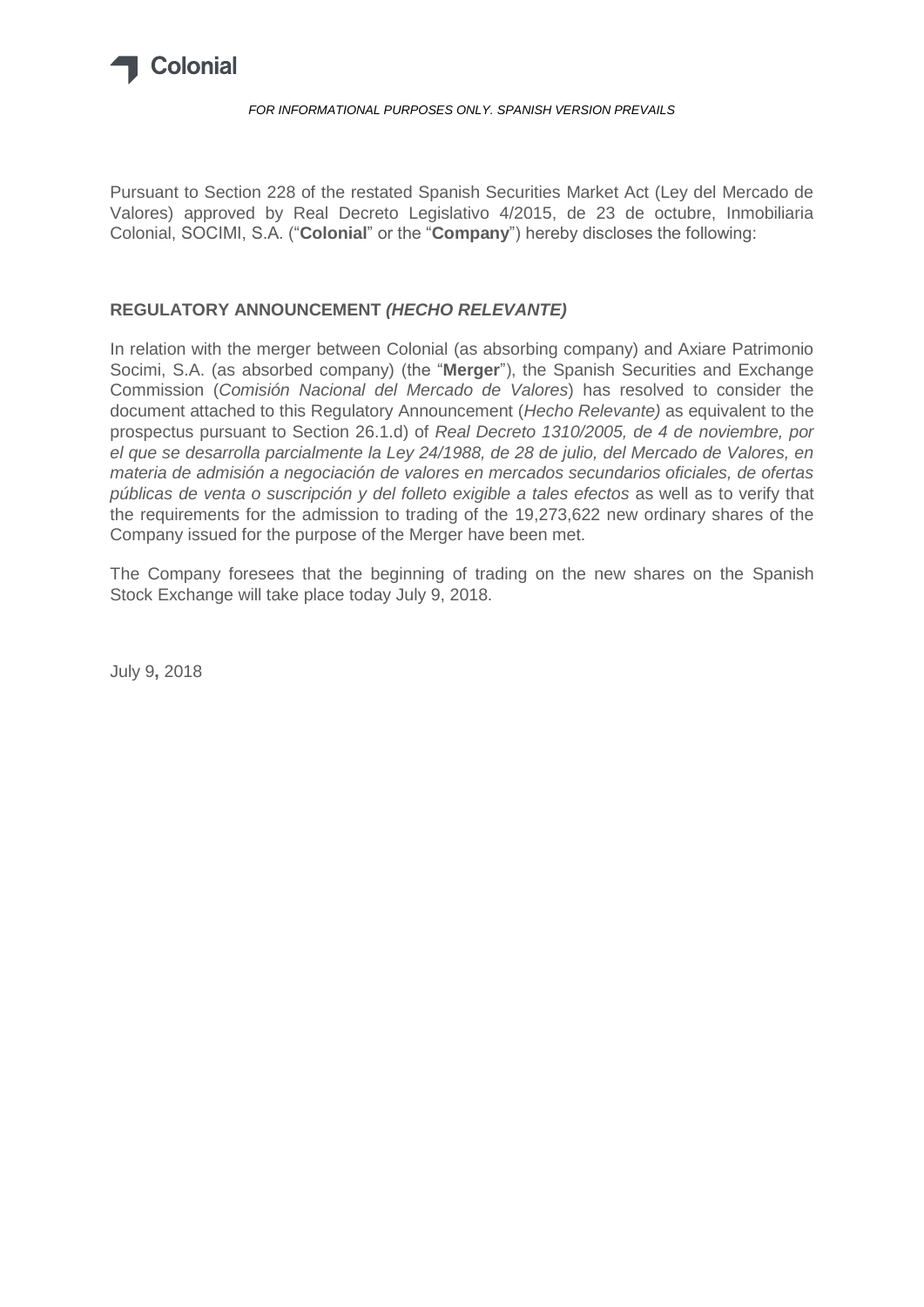

# **DOCUMENT EQUIVALENT**

**TO THE PROSPECTUS FOR THE MERGER BETWEEN INMOBILIARIA COLONIAL, SOCIMI, S.A. (AS ABSORBING COMPANY) AND AXIARE PATRIMONIO SOCIMI, S.A. (AS ABSORBED COMPANY)**

# **July 2018**

*This Equivalent Document has been considered by the Spanish Securities Market Commission, pursuant to Article 26.1.d) of Royal Decree 1310/2005 of 4 November, as equivalent to the prospectus which is mandatory as per the aforesaid Royal Decree.*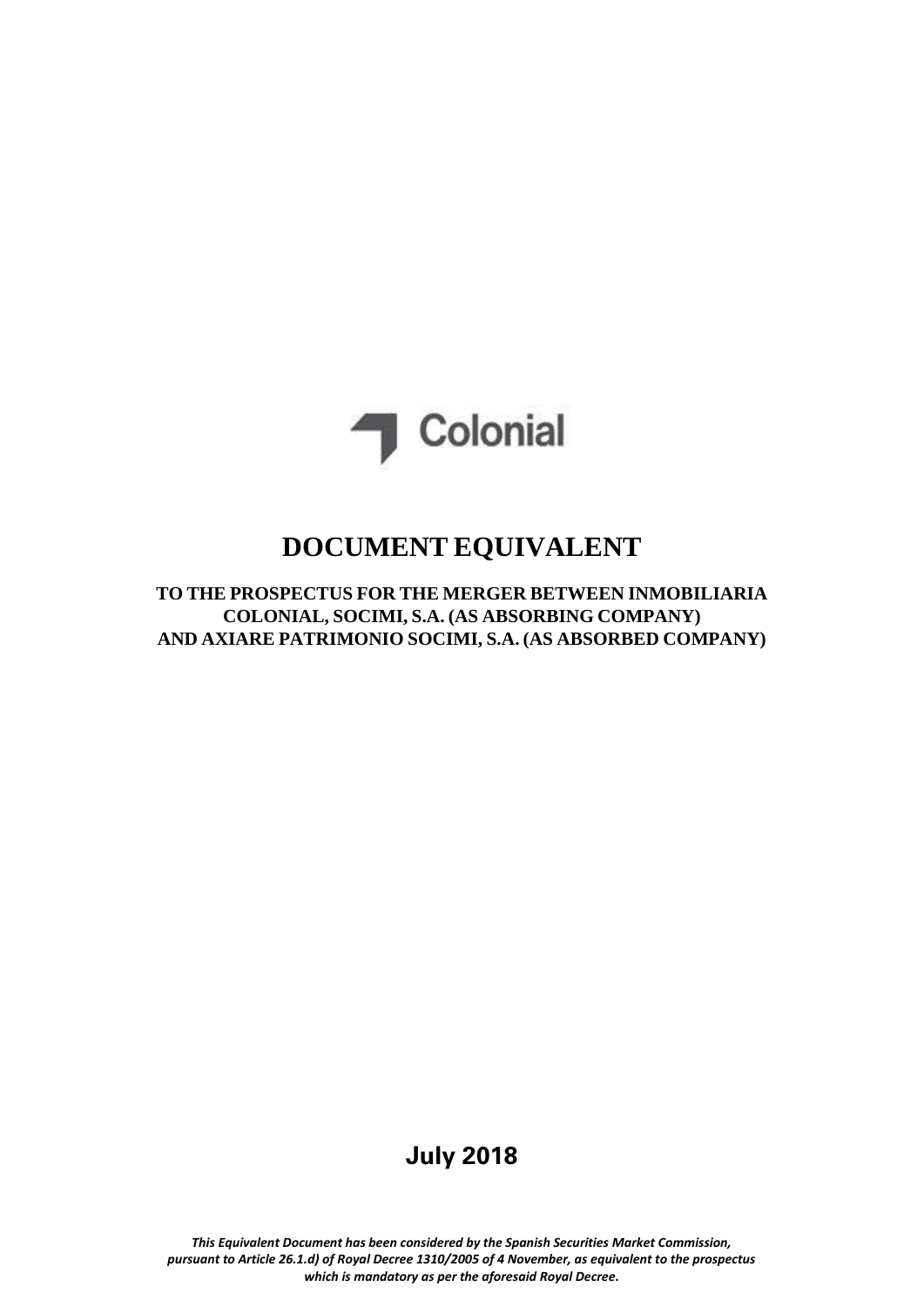# INDEX

| $\mathbf{1}$ . |                                                                                 |                                                                                             |  |  |  |  |
|----------------|---------------------------------------------------------------------------------|---------------------------------------------------------------------------------------------|--|--|--|--|
|                | 1.1                                                                             |                                                                                             |  |  |  |  |
|                | 1.2                                                                             | Statement by the party responsible confirming the veracity of the information in the        |  |  |  |  |
| 2.             |                                                                                 |                                                                                             |  |  |  |  |
|                | 2.1                                                                             |                                                                                             |  |  |  |  |
|                | 2.2                                                                             |                                                                                             |  |  |  |  |
|                | 2.3                                                                             |                                                                                             |  |  |  |  |
| 3.             |                                                                                 | CALCULATION METHOD USED TO DETERMINE THE EXCHANGE RATIO  5                                  |  |  |  |  |
| 4.             |                                                                                 | INFORMATION CONCERNING THE SECURITIES TO BE ADMITTED TO TRADING  6                          |  |  |  |  |
|                | 4.1                                                                             | Description of the type and class of securities in respect of which admission to trading is |  |  |  |  |
|                | 4.2                                                                             |                                                                                             |  |  |  |  |
|                | 4.3                                                                             |                                                                                             |  |  |  |  |
|                | 4.4                                                                             |                                                                                             |  |  |  |  |
| 5.             |                                                                                 |                                                                                             |  |  |  |  |
| 6.             |                                                                                 |                                                                                             |  |  |  |  |
| 7.             |                                                                                 |                                                                                             |  |  |  |  |
| 8.             | INFORMATION ON SIGNIFICANT STAKES IN COLONIAL'S SHARE CAPITAL AFTER THE MERGER. |                                                                                             |  |  |  |  |
|                |                                                                                 |                                                                                             |  |  |  |  |
|                | 8.1                                                                             |                                                                                             |  |  |  |  |
|                | 8.2                                                                             |                                                                                             |  |  |  |  |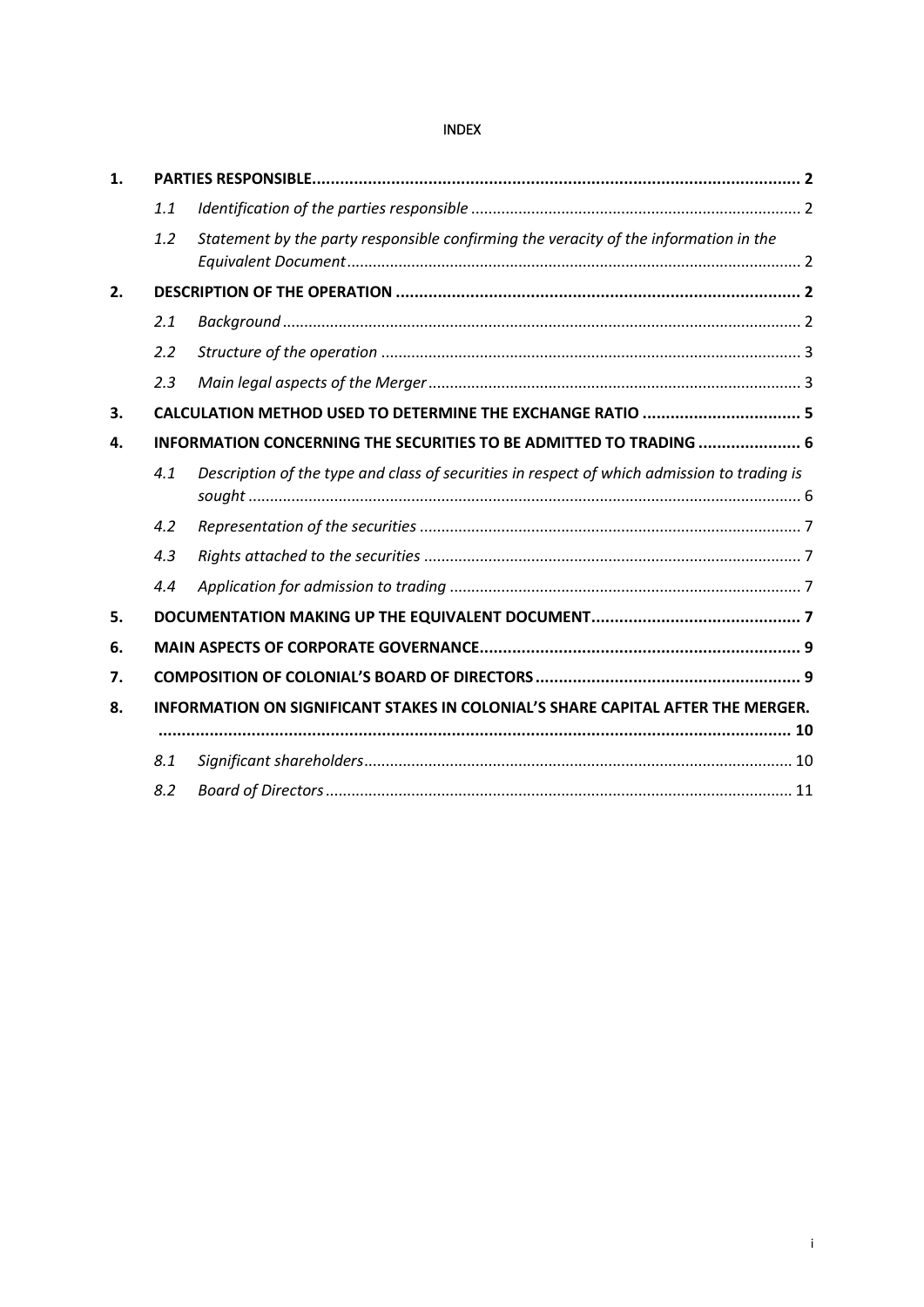# <span id="page-3-0"></span>**1. PARTIES RESPONSIBLE**

#### <span id="page-3-1"></span>*1.1 Identification of the parties responsible*

Mr Pedro Viñolas Serra, for and on behalf of Inmobiliaria Colonial, SOCIMI, S.A. ("**Colonial**" or the "**Company**"), with registered office in Madrid, Paseo de la Castellana nº 52, tax number ("NIF") A-28027399 and Legal Entity Indicator (LEI) 95980020140005007414, in his capacity as CEO of Colonial, undertakes responsibility for the contents of this document as the equivalent of the prospectus pursuant to Article 26.1.d) of Royal Decree 1310/2005 of 4 November (the "**Equivalent Document**").

Mr Pedro Viñolas Serra was re-elected CEO of Colonial by virtue of the resolution adopted by the Board of Directors of the Company at a meeting on 24 May 2018, and this post was filed on public record in a deed drawn up on 1 June 2018 by the Notary Public of the Catalan Association of Public Notaries Ms María Dolores Giménez Arbona, and entered in her notarial record book as number 1737, and entered in the Madrid Commercial Registry on 15 June 2018 in volume 36660, sheet 95, page M-30822, entry 286.

### <span id="page-3-2"></span>*1.2 Statement by the party responsible confirming the veracity of the information in the Equivalent Document*

Mr Pedro Viñolas Serra, for and on behalf of the Company, declares, having exercised reasonable diligence to ensure this is so, that to his knowledge, the information in the Equivalent Document matches the facts and there are no omissions that could affect the contents.

# <span id="page-3-3"></span>**2. DESCRIPTION OF THE OPERATION**

### <span id="page-3-4"></span>*2.1 Background*

On 28 December 2017, the Spanish Securities Market Commission (the "**CNMV**") authorised Colonial's voluntary takeover bid for 100% of the shares in Axiare Patrimonio SOCIMI, S.A. ("**Axiare**"). After the corresponding acceptance period, which ended on 29 January 2018, said voluntary takeover bid obtained a positive result as it was accepted by Axiare shareholders holding 45,912,569 shares. Thus, after its liquidation (considering that 28.79% of Axiare's share capital held by Colonial at the time the bid was drawn up), Colonial's stake in Axiare rose to 86.86%. As stated in the bid prospectus, Colonial provided for the possibility of commencing, depending on its outcome, a merger by absorption between Colonial and Axiare, in which Colonial would be the resulting company.

To this end, on 10 April 2018 the Boards of Directors of Colonial and Axiare jointly approved the common draft terms of the merger (the "**Common Draft Terms of the Merger**") between Colonial (as absorbing company) and Axiare (as absorbed company) (the "**Merger**"), as per the provisions of Law 3/2009 of 3 April on structural changes to companies (the "**Law on Structural Changes**").

The full contents of the Common Draft Terms of the Merger were posted on the website of the CNMV [\(www.cnmv.es\)](http://www.cnmv.es/) as regulatory announcements by Colonial and Axiare on 10 April 2018 (record numbers 263939 and 263940 respectively), and were also posted on and could be downloaded and printed out from the corporate websites of the companies involved in the Merger [\(www.inmocolonial.com](http://www.inmocolonial.com/) and [www.axiare.es\)](http://www.axiare.es/). It was also posted in the Official Commercial Registry Gazette ("BORME") on 20 April 2018. Moreover, on 13 April 2018 a copy of the Common Draft Terms of the Merger was willingly submitted to the Madrid Commercial Registry, and this was posted in the Official Commercial Registry Gazette ("BORME") on 20 April 2018.

On 19 April 2018 and 16 April 2018 respectively, the Boards of Colonial and Axiare issued their explanatory reports in connection with the Merger. Additionally, pursuant to Articles 34 and 35 of the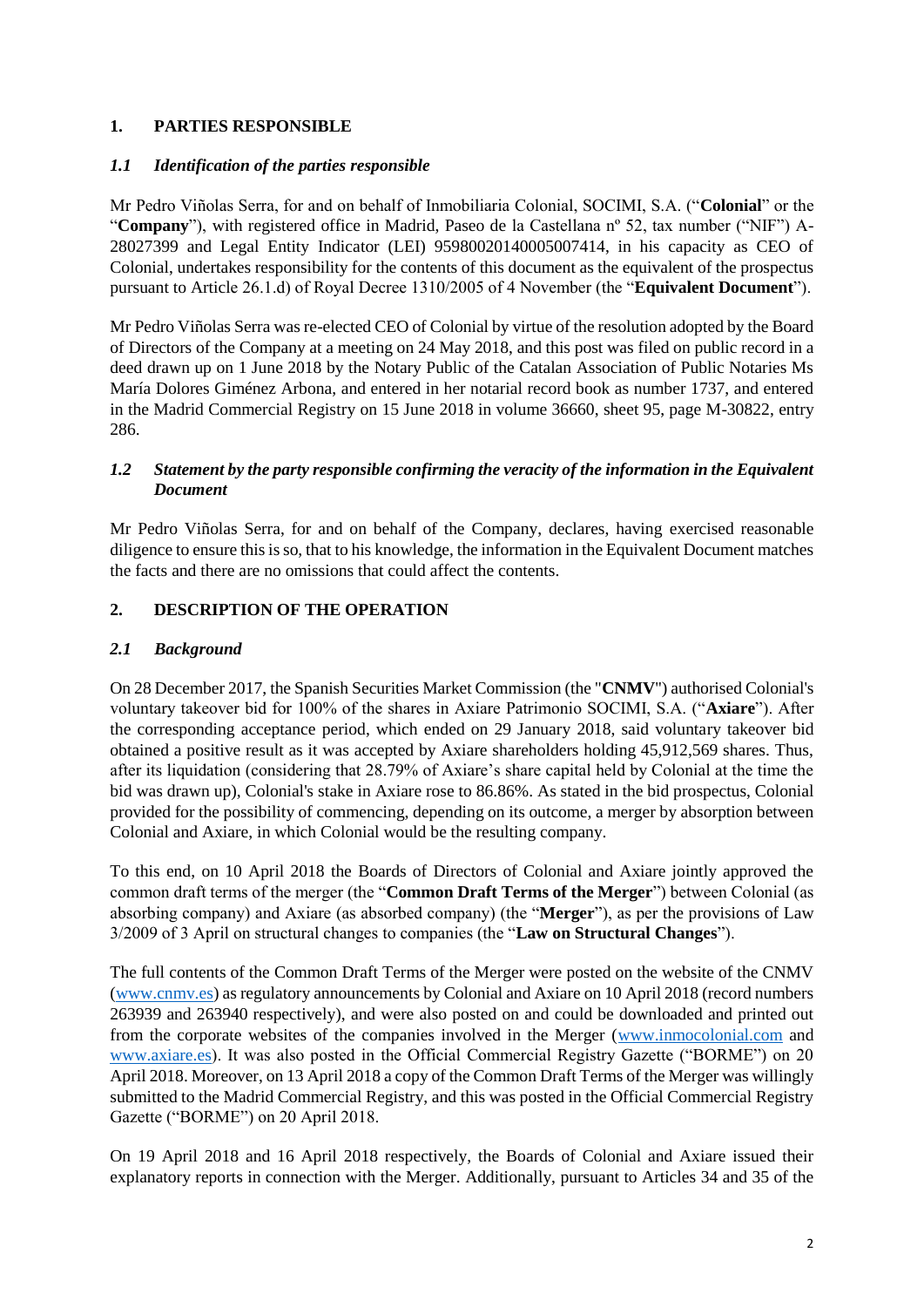Law on Structural Changes, on 19 April 2018 BDO Auditores, S.L.P. produced its report as the sole independent expert for the Merger.

On 24 and 25 May 2018 respectively, the General Meetings of Colonial and Axiare approved (each with 99.99% of share capital present or represented by proxy) all the resolutions concerning the Merger, whereupon, following publication of the respective merger announcements and expiry of the legal deadline for objections by creditors, up to 30 June 2018, on 2 July 2018 Colonial and Axiare drew up the merger deed with the Notary Public of the Catalan Association of Notary Publics Ms María Dolores Giménez Arbona.

# <span id="page-4-0"></span>*2.2 Structure of the operation*

The Merger is carried out in accordance with the provisions of the trade laws in force, in particular, the Law on Structural Changes, the recast Spanish Limited Liability Companies Law approved by Royal Legislative Decree 1/2010 of 2 July (the "**Spanish Limited Liability Companies Law**") and the Commercial Registry Regulations approved by Royal Decree 1784/1996 of 19 July (the "**Commercial Registry Regulations**"). The Merger takes place by means of the absorption of Axiare (the absorbed company) by Colonial (the absorbing company), with the dissolution of the former, without liquidation, and the en-bloc transfer of all its equity to Colonial, which acquires, by universal succession, all Axiare's rights and obligations. This universal succession involves the acquisition by Colonial, in a single act, of all the assets and liabilities forming part of Axiare's equity. All the assets, rights, obligations and, in general, all the legal relations of Axiare are therefore transferred to Colonial, and remain in force with the consequent change of owner.

As a result of the Merger, Axiare shareholders other than Colonial receive, in consideration for their shares in Axiare, newly issued Colonial shares, in accordance with the exchange ratio determined in the Common Draft Terms of the Merger. In this regard, the Merger implies that Axiare shareholders –other than Colonial– become shareholders of Colonial by allocating the Colonial shares they are entitled to based on the expected exchange ratio, all under the terms set forth in the Common Draft Terms of the Merger.

Since the shares making up Colonial's capital are admitted to trading on the Madrid and Barcelona Stock Exchanges, Colonial shall request admission to trading of any new shares it may issue within the framework of the Merger exchange, for the purposes of which this Equivalent Document has been drawn up. To this end admission shall be sought to the trading of any new Colonial shares issued within the framework of the Merger exchange on the Madrid and Barcelona Stock Exchanges, and for them to be entered in the Spanish Stock Exchanges' Interconnection System ("SIBE").

As a result of the Merger, Axiare is dissolved as a legal entity, and all Axiare shares are excluded from the Madrid, Barcelona, Bilbao and Valencia Stock Exchanges.

The purpose of the Merger is to carry out an internal reorganisation in the Colonial Group in order to, among other aspects, (i) consolidate Colonial's positioning in the prime office sector; (ii) simplify and optimise the Colonial Group's organisational and functional structure; and (iii) improve its financial structure.

### <span id="page-4-1"></span>*2.3 Main legal aspects of the Merger*

### *2.3.1 Exchange ratio*

As mentioned in the Common Draft Terms of the Merger, the exchange ratio of Axiare shares to Colonial shares was determined on the basis of the real value of the corporate assets of Colonial and Axiare (see sub paragraph 3 of this Equivalent Document). Under this approach, the resulting exchange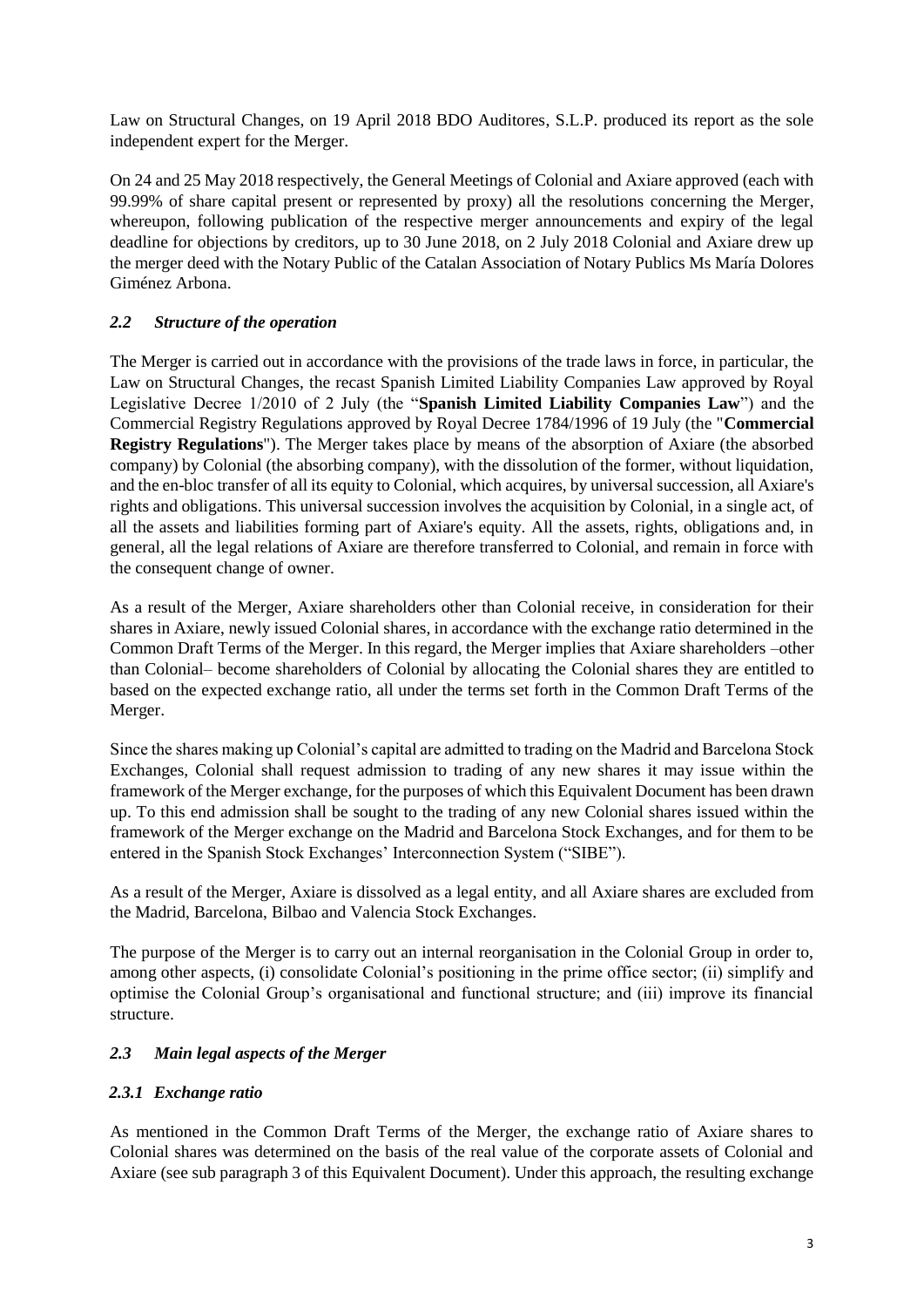ratio was 1.8554 Colonial shares of 2.50 euro par value for each Axiare share of 10 euro par value. No additional cash compensation is stipulated.

The grounds for the exchange ratio are set out in the respective reports by the directors of Colonial and Axiare concerning the Merger.

# *2.3.2 Shares to be exchanged*

At the date of this Equivalent Document, Colonial holds 68,674,633 Axiare shares, and Axiare does not have any treasury shares.

Pursuant to the foregoing, out of the 79,062,486 shares that make up Axiare's share capital, 10,387,853 of Axiare's ordinary shares with a par value of 10 euros each (the total amount minus the 68,674,633 Axiare shares owned by Colonial) are included in the Merger exchange.

### *2.3.3 Methods to carry out the exchange*

As stipulated in the Common Draft Terms of the Merger, Colonial shall exchange the Axiare shares in accordance with the exchange ratio referred to in sub paragraph 2.3.1 above, by delivering newly issued ordinary shares. Subscription of the new shares of Colonial issued to service the exchange is reserved for Axiare shareholders and, as a result, there are no preemptive subscription rights for Colonial's shareholders.

Considering the number of Axiare shares targeted by the exchange (i.e. 10,387,853 Axiare shares), the number of shares issued by Colonial to service the exchange of Axiare shares, according to the terms of the Merger, is 19,273,622 ordinary Colonial shares with a par value of 2.50 euros each, in the total nominal amount of 48,184,055.00 euros, accounting for 4.43% of the share capital of Colonial before the Merger and for 4.24% of the share capital of Colonial after the Merger.

### *2.3.4 Exchange procedure*

The exchange is carried out as described in sections 4.3 and 4.4 of the Common Draft Terms of the Merger, and in the exchange announcement posted on 2 July 2018 on the CNMV website as a regulatory announcement, and in the Spanish Stock Exchanges' share listing gazettes (the **"Exchange Announcement"**). In this regard, since the shares of Colonial and Axiare are represented by registered book entries, the exchange of Axiare shares for new Colonial shares issued to service the Merger exchange is carried out through the corresponding depository entities, in accordance with *Royal Decree 878/2015 of 2 October, on registration, clearing and settlement of transferable securities represented by book entries, on the legal framework for central securities depositories and central counterparties and on transparency requirements for issuers of securities admitted to trading on an official secondary market* and in accordance with Article 117 of the Spanish Limited Liability Companies Law.

Colonial and Axiare have appointed an odd-lot broker to act as counterparty for the purchase of remainders or odd lots. In this way, any Axiare shareholder who, in accordance with the exchange ratio and taking into account the number of Axiare shares held, was not entitled to receive a whole number of Colonial shares, shall transfer his or her remaining Axiare shares to the odd-lot broker, who, in turn, shall pay him or her the relevant cash value. It is hereby stipulated that, as stated in the Exchange Announcement, the companies involved in the Merger have appointed CaixaBank, S.A. as agent bank and odd-lot broker for the purposes of the exchange.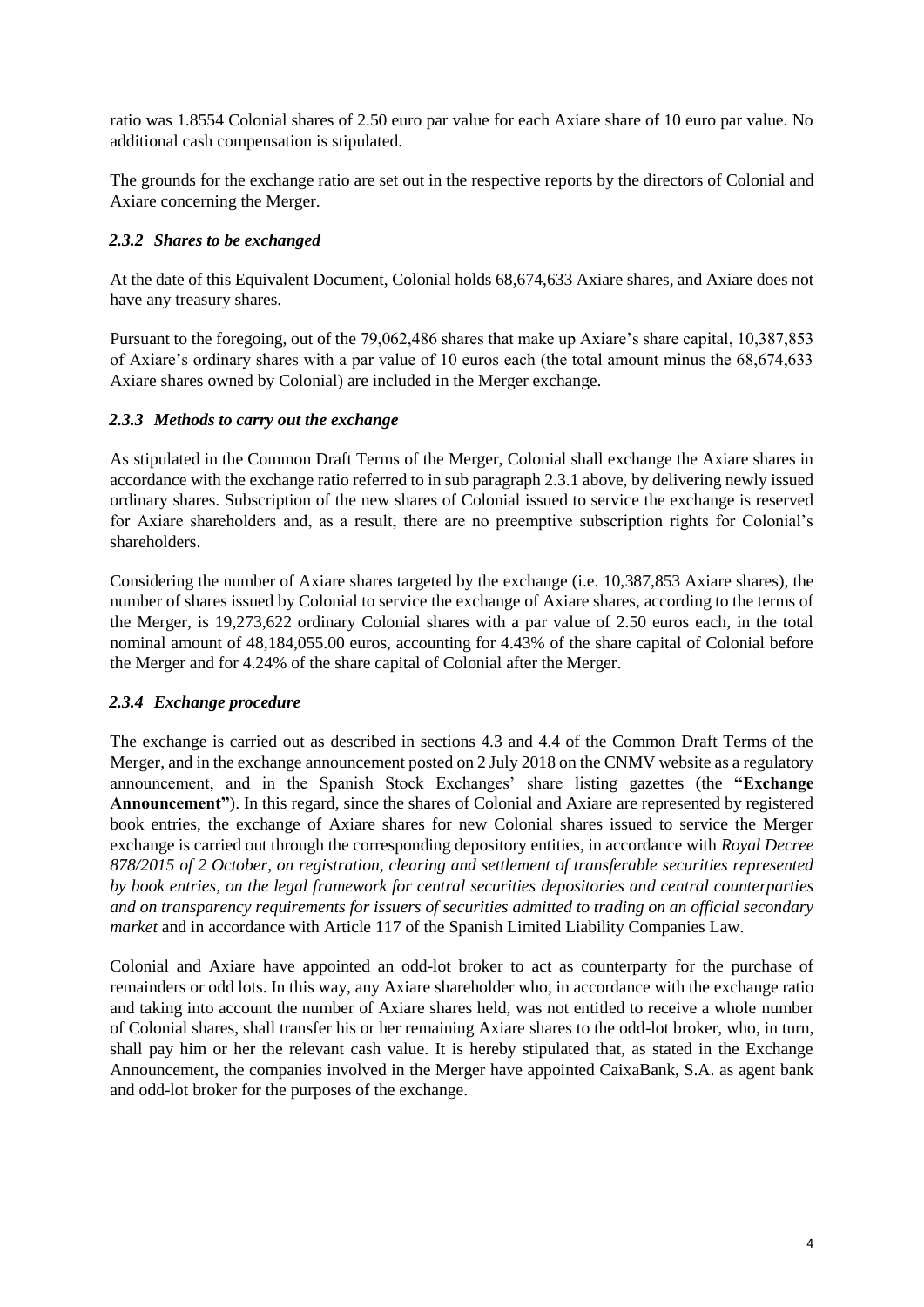# *2.3.5 Effective accounting date of the Merger*

In accordance with the General Chart of Accounts approved by Royal Decree 1514/2007 of 16 November, the effective accounting date of the Merger shall be 2 February 2018.

# *2.3.6 Ancillary provisions*

For the purposes of Article 31.3 of the Law on Structural Changes, it is hereby stated that Axiare's Company Bylaws include Article 9 ("*Ancillary provisions* ") and Article 52 ("*Special rules for the distribution of dividends*"). These articles impose a number of duties on its shareholders (communication and compensation) in order to enable Axiare to comply with the special tax regime for SOCIMIs and to be compensated for any damages that may be caused by the taxation of certain shareholders.

The Company Bylaws of Colonial, in its capacity as a SOCIMI, and for the same purposes of complying with the special tax regime of SOCIMIs, as well as being compensated for the damages that may be caused by the taxation of certain shareholders, include Article 8 bis. (*"Ancillary provisions"*) and Article 37 bis. ("*Special rules for the distribution of dividends*"), which are similar to the articles in Axiare's Company Bylaws. Therefore, no impact is foreseen and no compensation is to be granted for this concept.

Notwithstanding the foregoing, as a result of Colonial's share in Société Foncière Lyonnaise ("**SFL**"), and to enable Colonial to comply with the special tax regime of SOCIMIs, and to be compensated for any damage that might be caused by the taxation of certain shareholders, Colonial's Company Bylaws lay down obligations for shareholders who are not natural persons but are owners of at least 10% of the share capital. Taking into account the fact that there are currently no shareholders in Axiare who own shares that, according to the exchange ratio established, shall own a stake in Colonial larger than 10% of the company's share capital (there would be no such shareholders even in the event that all Axiare shares not held by Colonial were held by a single shareholder), the stipulations in Colonial's Company Bylaws as a result of its stake in SFL have no impact on the shareholders of the companies merged, and no compensation shall be granted in this regard. The foregoing is without prejudice to the fact that Axiare shareholders have been able to transfer their shareholding within the framework of the takeover bid made by Colonial for all Axiare shares.

### *2.3.7 Securities and special rights*

Axiare has no special shares or holders of securities other than equity instruments. Consequently, no special rights are granted and no options are offered.

# <span id="page-6-0"></span>**3. CALCULATION METHOD USED TO DETERMINE THE EXCHANGE RATIO**

The exchange ratio in a merger is the result of an agreement between the merging companies at the time of signing the common draft terms of the merger, based on the real value of each company, pursuant to Article 25 of the Law on Structural Changes. In the case of the Merger between Colonial and Axiare, as stated in the respective directors' reports on the Merger, determination of the exchange ratio considered a number of appraisal methods, all of which are commonly accepted by the international financial community.

Of the various methods considered, the exchange ratio calculated on the basis of the asset valuation was considered to be the most relevant for the purposes of determining the real value of the assets of Colonial and Axiare, as required under Article 25 of the Law on Structural Changes. In particular, the so-called "EPRA NAV" of Colonial and Axiare was considered for the purpose of determining the Merger exchange ratio. EPRA NAV is a method commonly accepted by the international financial community for valuations of real estate companies. It consists of calculating the net asset value on the basis of the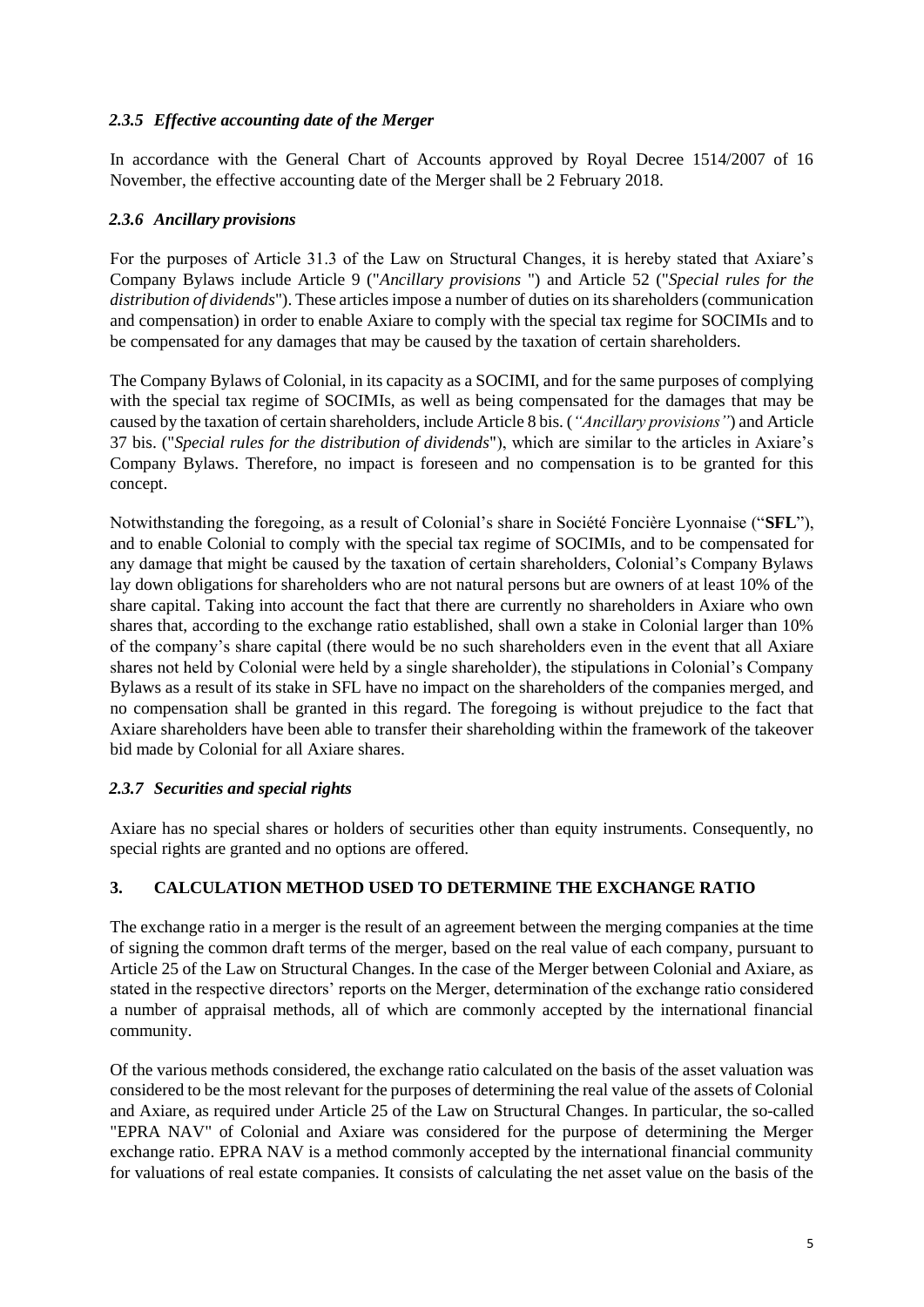company's own funds and adjusting certain items in accordance with the recommendations of EPRA (*European Public Real Estate Association*).

The EPRA NAV calculated on 31 December 2017, adjusted to the material developments occurred after such date, was considered in this regard. Specifically, in relation to Colonial's EPRA NAV, the valuation took into account (i) the impact of the outcome of the takeover bid on all of Axiare shares, settled on 7 February 2018 (the "Bid"); (ii) the reversal of provisions relating to the settlement of the incentive and severance package plan for the Axiare workforce that Colonial adjusted in its NAV published in December 2017; and (iii) the supplementary dividend included in the proposed distribution of 2017 profits posted in the annual financial statements drawn up by the former Board of Directors of Axiare, attributable to Colonial's stake in Axiare, as well as the dividend proposed when Colonial's accounts were drawn up. The following aspects were taken into account concerning Axiare's EPRA NAV: (i) settlement of the long-term incentive plan, as per the regulatory announcement posted by the CNMV on 24 January 2018 (record number 260962); (ii) compensation earned by the management team as agreed by the previous Board of Directors of Axiare; (iii) the supplementary dividend included in the proposed distribution of 2017 profits posted in the annual financial statements drawn up by the former Board of Directors of Axiare; and (iv) revenue from the sale of Axiare's treasury shares as part of the Bid.

For the purposes of gauging the fairness of the exchange ratio, Colonial sought the opinion of J.P. Morgan Securities plc, who issued an opinion addressed to Colonial's Board of Directors on 10 April 2018, based on and subject to the elements, limitations and assumptions specified therein, which considered the proposed exchange ratio for the Merger, as of the date of that opinion, financially fair for Colonial.

Simultaneously, Credit Suisse International issued an opinion on 10 April 2018 addressed to the Board of Directors of Axiare in which it considered that, as of that date, and based on the elements, limitations and assumptions in the opinion, the proposed exchange ratio was financially fair for Axiare shareholders.

Finally, BDO Auditores, S.L.P., as the sole independent expert for the Merger, pursuant to Articles 34 and 35 of the Law on Structural Changes, issued its report on the Merger on 19 April 2018 and, among other aspects, concluded that *"The exchange rate proposed by the Boards of Directors of the Companies is justified, and the valuation method they have used is suitable, in due consideration of the circumstances and context of the intended merger."*

### <span id="page-7-0"></span>**4. INFORMATION CONCERNING THE SECURITIES TO BE ADMITTED TO TRADING**

### <span id="page-7-1"></span>*4.1 Description of the type and class of securities in respect of which admission to trading is sought*

The 19,273,622 new Colonial shares issued within the framework of the Merger exchange (see sections 2.3.1 and 2.3.2 of this Equivalent Document) (the **"New Shares"**) are ordinary shares with a par value of 2.50 euros each, of the same class and series as the other Colonial shares, and grant their holders the same rights that are currently enjoyed by the holders of Company shares already admitted to trading on the Madrid and Barcelona Stock Exchanges, and on the Spanish Stock Exchanges' Interconnection System ("SIBE").

The ISIN code (International Securities Identification Number) of the Colonial shares already admitted to trading is ES0139140174. The National Security Coding Agency ("ANCV"), a CNMV body, assigned the provisional ISIN code ES0139140208 to the New Shares. Once the New Shares have been admitted to trading, the provisional ISIN code assigned to the New Shares shall be integrated with that of the Colonial shares currently admitted to trading, and thus all the Company's shares shall have the same ISIN code assigned (ES0139140174).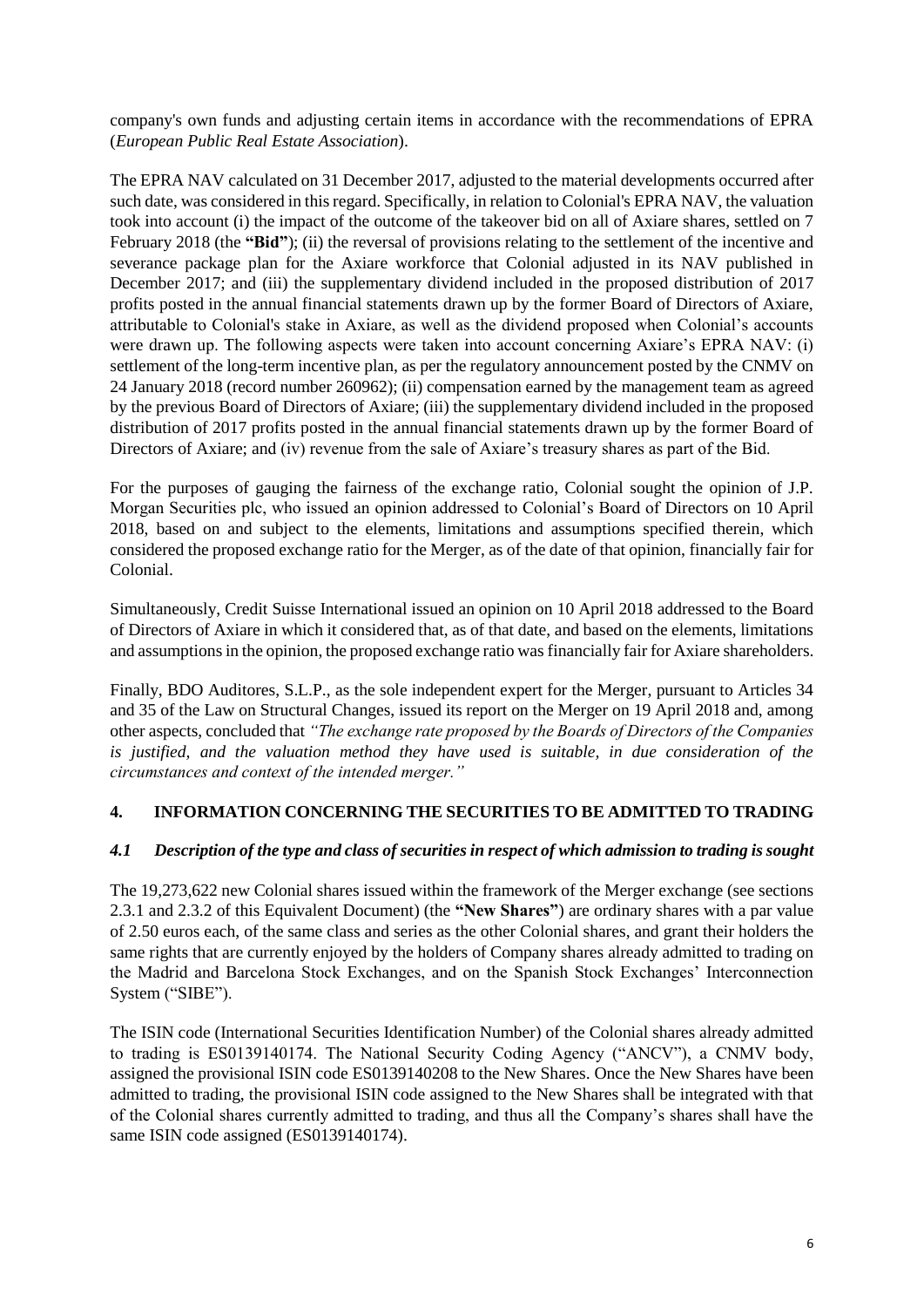# <span id="page-8-0"></span>*4.2 Representation of the securities*

The New Shares shall be represented by registered book entries and entered into the corresponding accounting records managed by Sociedad de Gestión de los Sistemas de Registro, Compensación y Liquidación de Valores, S.A.U. (**"Iberclear"**), with registered office at Plaza de la Lealtad, 1, 28014 Madrid, and its authorised participating entities (the **"Participants"**).

# <span id="page-8-1"></span>*4.3 Rights attached to the securities*

The New Shares shall have the same voting and economic rights as the other Company shares as of the date of their entry in the corresponding accounting records managed by Iberclear and its Participants. Notwithstanding the foregoing, the New Shares shall grant entitlement to their holders to a share of company profits as of the date of entry of the Merger deed in the Commercial Registry.

# <span id="page-8-2"></span>*4.4 Application for admission to trading*

The Company's General Meeting on 24 May 2018 resolved to apply for admission to trade the new Colonial shares issued to service the Merger exchange on the Madrid and Barcelona Stock Exchanges, and for them to be entered in the Spanish Stock Exchanges' Interconnection System (Continuous Market).

It is thus intended that trading of the new Colonial shares issued to service the Merger exchange on the Madrid and Barcelona Stock Exchanges and their inclusion in the Spanish Stock Exchanges' Interconnection System (Continuous Market) shall commence on 9 July 2018, once the merger deed has been registered. In the event of any delays in commencement of trading of the shares with respect to the envisaged date, the Company undertakes to notify this circumstance to the market by posting the corresponding "regulatory announcement" on Colonial's corporate website [\(www.inmocolonial.com\)](http://www.inmocolonial.com/) and on the CNMV website [\(www.cnmv.es\)](http://www.cnmv.es/).

The Company is aware of the requirements and conditions for admission, maintenance and exclusion of the new Colonial shares issued to service the Merger exchange on the aforementioned organised markets, and agrees to comply with them.

# <span id="page-8-3"></span>**5. DOCUMENTATION MAKING UP THE EQUIVALENT DOCUMENT**

By virtue of the provisions of Article 26.1.d) of Royal Decree 1310/2005 of 5 November, the obligation to publish a prospectus does not apply to the admission to trading of securities that are allocated or that are to be allocated in connection with a merger, provided a document is furnished containing information that the CNMV considers equivalent to the information in the prospectus, in due consideration of the European legislation.

The information that the CNMV considers equivalent to the information in the prospectus is as listed below, which is attached by way of a reference since it was submitted to the CNMV prior to the date of this Equivalent Document or, as the case may be, it is listed in the CNMV register of regulatory announcements, which is available on its website [\(www.cnmv.es\)](http://www.cnmv.es/) and/or on Colonial's corporate website [\(www.inmocolonial.com/accionistas-inversores/fusion-colonial-axiare\)](https://www.inmocolonial.com/accionistas-inversores/fusion-colonial-axiare).

■ Common Draft Terms of the Merger drawn up by the Boards of the companies involved in the Merger (regulatory announcements of Colonial and Axiare on 10 April 2018 with (record numbers 263939 and 263940 respectively) (available at [www.inmocolonial.com/accionistas](https://www.inmocolonial.com/accionistas-inversores/fusion-colonial-axiare)[inversores/fusion-colonial-axiare\)](https://www.inmocolonial.com/accionistas-inversores/fusion-colonial-axiare).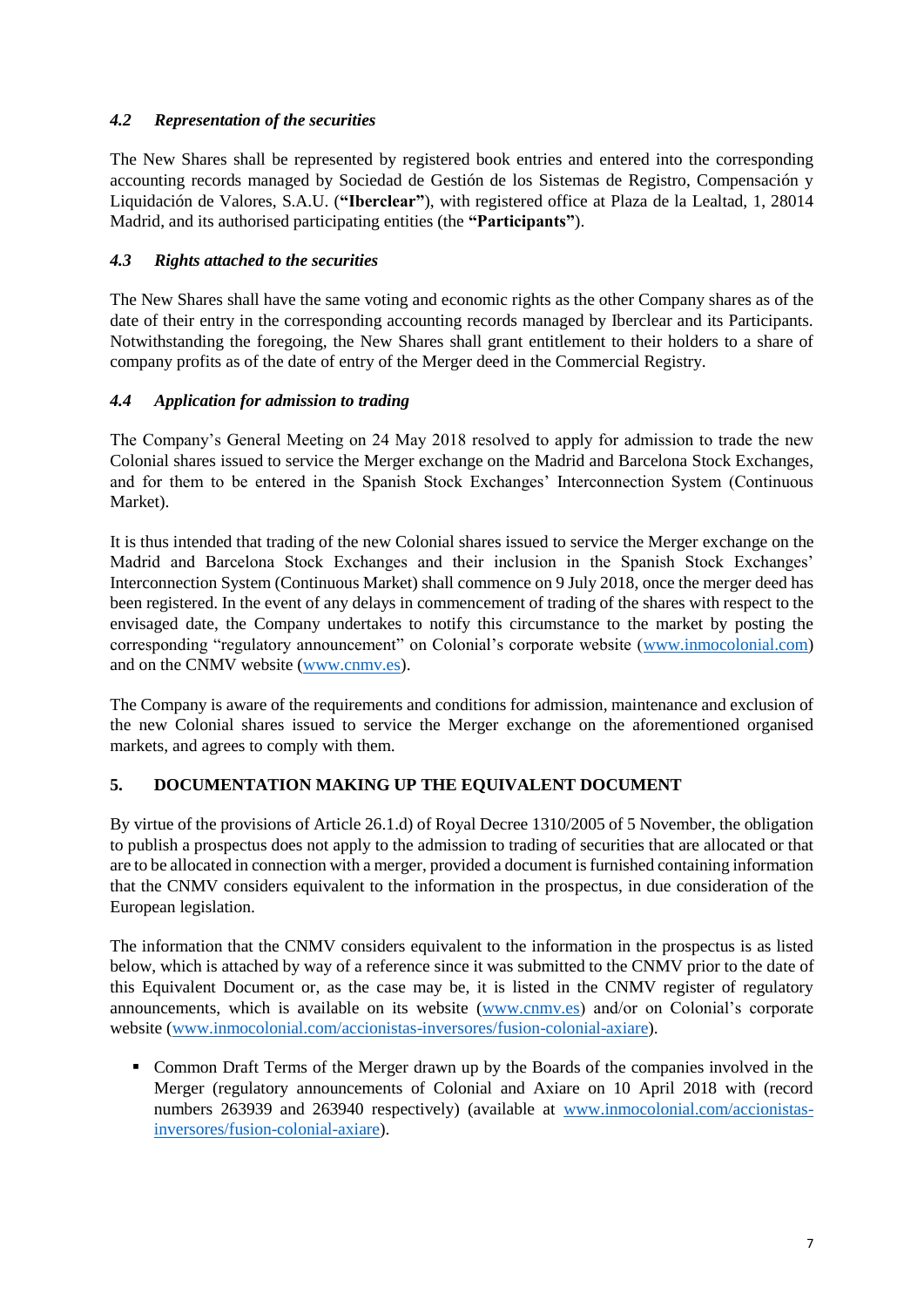- Explanatory report in connection with the Merger issued by the Board of Directors of Colonial on 19 April 2018 (available at [www.inmocolonial.com/accionistas-inversores/fusion-colonial](https://www.inmocolonial.com/accionistas-inversores/fusion-colonial-axiare)[axiare\)](https://www.inmocolonial.com/accionistas-inversores/fusion-colonial-axiare).
- Explanatory report in connection with the Merger issued by the Board of Directors of Axiare on 16 April 2018 (available at [www.inmocolonial.com/accionistas-inversores/fusion-colonial](https://www.inmocolonial.com/accionistas-inversores/fusion-colonial-axiare)[axiare\)](https://www.inmocolonial.com/accionistas-inversores/fusion-colonial-axiare).
- Report issued by BDO Auditores, S.L.P. as the sole independent expert for the Merger on 19 April 2018 (available at [www.inmocolonial.com/accionistas-inversores/fusion-colonial-axiare\)](https://www.inmocolonial.com/accionistas-inversores/fusion-colonial-axiare).
- Regulatory announcement by Colonial published on 20 April 2018 (record number 264396) by virtue of which Colonial called a General Meeting of Shareholders for the purposes of, among other resolutions, approving the Merger (available at [www.inmocolonial.com/accionistas](https://www.inmocolonial.com/accionistas-inversores/fusion-colonial-axiare)[inversores/fusion-colonial-axiare\)](https://www.inmocolonial.com/accionistas-inversores/fusion-colonial-axiare). For these purposes, the proposed resolutions were published as appendices to the regulatory announcement, and included the one referring to the Merger, which also features the share capital increase as part of the exchange and the application for the admission to trading for the new Colonial shares issued withing the framework of the Merger exchange.
- Regulatory announcement by Axiare published on 20 April 2018 (record number 264398) by virtue of which Axiare called a General Meeting of Shareholders for the purposes of, among other resolutions, approving those concerning the Merger (available at [www.inmocolonial.com/accionistas-inversores/fusion-colonial-axiare\)](https://www.inmocolonial.com/accionistas-inversores/fusion-colonial-axiare).
- The individual and consolidated annual financial statements and management reports for the last three financial years (2015, 2016 and 2017), and the audit reports of Inmobiliaria Colonial, SOCIMI, S.A. (available at [www.inmocolonial.com/accionistas-inversores/fusion-colonial](https://www.inmocolonial.com/accionistas-inversores/fusion-colonial-axiare)[axiare\)](https://www.inmocolonial.com/accionistas-inversores/fusion-colonial-axiare).

The merger balance sheet of Inmobiliaria Colonial, SOCIMI, S.A. is the last individual annual balance sheet at 31 December 2017, along with the report by the auditors.

▪ The individual and consolidated annual financial statements and management reports for the last three financial years (2015, 2016 and 2017), and the audit reports of Axiare Patrimonio SOCIMI, S.A. (available at [www.inmocolonial.com/accionistas-inversores/fusion-colonial-axiare\)](https://www.inmocolonial.com/accionistas-inversores/fusion-colonial-axiare).

The merger balance sheet of Axiare Patrimonio SOCIMI, S.A. is the last individual annual balance sheet at 31 December 2017, along with the report by the auditors.

- The full text of the Bylaws of Inmobiliaria Colonial, SOCIMI, S.A., which shall be applicable when the Merger deed has been registered (available at [www.inmocolonial.com/accionistas](https://www.inmocolonial.com/accionistas-inversores/fusion-colonial-axiare)[inversores/fusion-colonial-axiare\)](https://www.inmocolonial.com/accionistas-inversores/fusion-colonial-axiare). The aforementioned Bylaws shall be Inmobiliaria Colonial, SOCIMI, S.A.'s current Company Bylaws (as recorded in the Appendix to the Common Draft Terms of the Merger), in which, pursuant to the merger, only the amount of share capital shall be modified (Article 5 of the Inmobiliaria Colonial, SOCIMI, S.A. Bylaws) as a result of the capital increase to service the Merger exchange.
- Regulatory announcement published by Colonial on 24 May 2018 (record number 266081) whereby Colonial notified the market of approval of all the proposed resolutions by the General Meeting of Shareholders on 24 May 2018, including the resolution concerning the Merger (available at [www.inmocolonial.com/accionistas-inversores/fusion-colonial-axiare\)](https://www.inmocolonial.com/accionistas-inversores/fusion-colonial-axiare).
- Regulatory announcement published by Axiare on 25 May 2018 (record number 266141) whereby Axiare notified the market of approval of all the proposed resolutions by the General Meeting of Shareholders on 25 May 2018, with the exception of item five on the Agenda, and including the resolutions concerning the Merger (available at [www.inmocolonial.com/accionistas-inversores/fusion-colonial-axiare\)](https://www.inmocolonial.com/accionistas-inversores/fusion-colonial-axiare).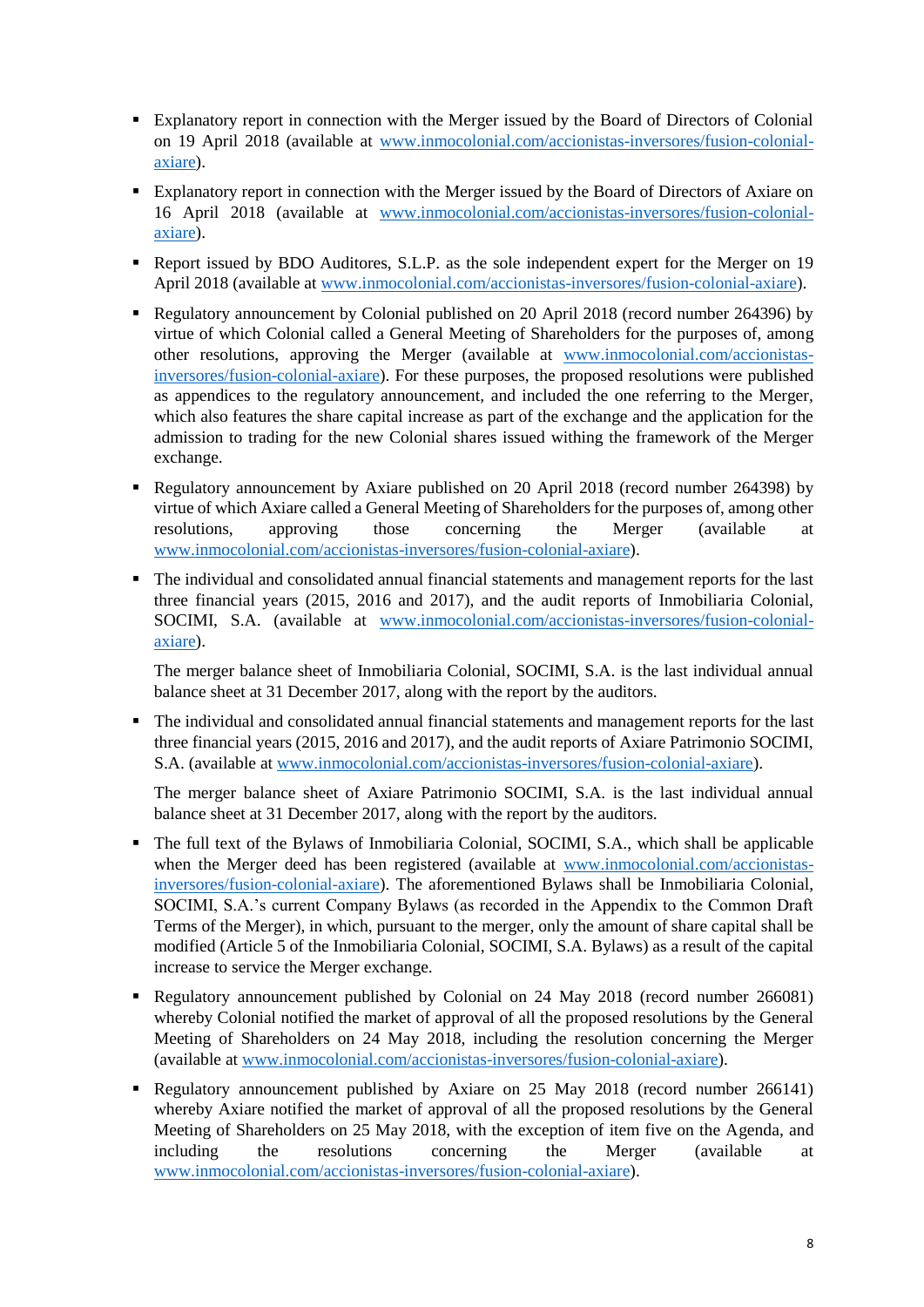- **•** Regulatory announcement published by Colonial on 2 July 2018 (record number 267487) whereby it notified the market of the procedure to exchange Axiare shares for the new Colonial shares issued to service the Merger exchange (available at [www.inmocolonial.com/accionistas](https://www.inmocolonial.com/accionistas-inversores/fusion-colonial-axiare)[inversores/fusion-colonial-axiare\)](https://www.inmocolonial.com/accionistas-inversores/fusion-colonial-axiare).
- The Regulations of Colonial's General Meeting of Shareholders, the Colonial Board Regulations and Colonial's Internal Code of Conduct with respect to securities markets (available at [www.inmocolonial.com/accionistas-inversores/fusion-colonial-axiare\)](https://www.inmocolonial.com/accionistas-inversores/fusion-colonial-axiare).

# <span id="page-10-0"></span>**6. MAIN ASPECTS OF CORPORATE GOVERNANCE**

Colonial shall maintain the corporate governance system it operated prior to the Merger. In this regard, Colonial's corporate governance documentation is composed of (i) the Company Bylaws (which are amended only to stipulate Colonial's new share capital as a result of the capital increase carried out to service the exchange of Axiare shares for newly issued Colonial shares); (ii) the Regulations of the General Meeting of Shareholders; (iii) the Board Regulations; and (iv) the Internal Code of Conduct, all of which are available on Colonial's corporate website [\(www.inmocolonial.com\)](http://www.inmocolonial.com/).

### <span id="page-10-1"></span>**7. COMPOSITION OF COLONIAL'S BOARD OF DIRECTORS**

No changes have been planned for the composition of Colonial's Board of Directors as a result of the Merger. Notwithstanding the foregoing, Colonial's General Meeting of Shareholders on 24 May 2018 resolved to appoint a new Director (Mr Javier López Casado), and to re-elect 7 of the previous Colonial Directors (Mr Juan José Brugera Clavero; Mr Pedro Viñolas Serra; Mr Juan Carlos García Cañizares; Ms Ana Sainz de Vicuña Bemberg; Mr Carlos Fernández-Lerga Garralda; Mr Javier Iglesias de Ussel Ordís; and Mr Luis Maluquer Trepat).

| Name/Company name                  | <b>Position</b>          | Category                | Date of<br>appointment | Date of last<br>appointment | <b>Shareholder</b><br>proposing the<br>appointment |
|------------------------------------|--------------------------|-------------------------|------------------------|-----------------------------|----------------------------------------------------|
|                                    |                          | Executive               |                        |                             |                                                    |
| Mr Juan José Brugera Clavero       | Chairman                 | Director <sup>(1)</sup> | 19/06/2008             | 24/05/2018                  | ۰.                                                 |
|                                    |                          | Executive               |                        |                             |                                                    |
| Mr Pedro Viñolas Serra             | <b>CEO</b>               | Director                | 18/07/2008             | 24/05/2018                  | $\overline{\phantom{a}}$                           |
| Sheikh Ali Jassim M. J. Al-Thani   | Member                   | Proprietary<br>Director | 12/11/2015             | 28/06/2016                  | Oatar<br>Investment<br>Authority                   |
| Mr Adnane Mousannif                | Member                   | Proprietary<br>Director | 28/06/2016             | 28/06/2016                  | Oatar<br>Investment<br>Authority                   |
| Mr Juan Carlos García Cañizares    | Member                   | Proprietary<br>Director | 30/06/2014             | 24/05/2018                  | Aguila LTD. <sup>(2)</sup>                         |
| Mr Carlos Fernández González       | Member                   | Proprietary<br>Director | 28/06/2016             | 28/06/2016                  | Mr Carlos<br>Fernández<br>González                 |
| Mr Javier López Casado             | Member                   | Proprietary<br>Director | 24/05/2018             | 24/05/2018                  | Mr Carlos<br>Fernández<br>González                 |
| Ms Ana Sainz de Vicuña Bemberg     | Member                   | Independent<br>Director | 30/06/2014             | 24/05/2018                  | $-$                                                |
| Mr Carlos Fernández-Lerga Garralda | Coordinating<br>Director | Independent<br>Director | 19/06/2008             | 24/05/2018                  | $-$                                                |
| Mr Javier Iglesias de Ussel Ordís  | Member                   | Independent<br>Director | 19/06/2008             | 24/05/2018                  | $-$                                                |

The current composition of the Board of Directors of Colonial is as follows: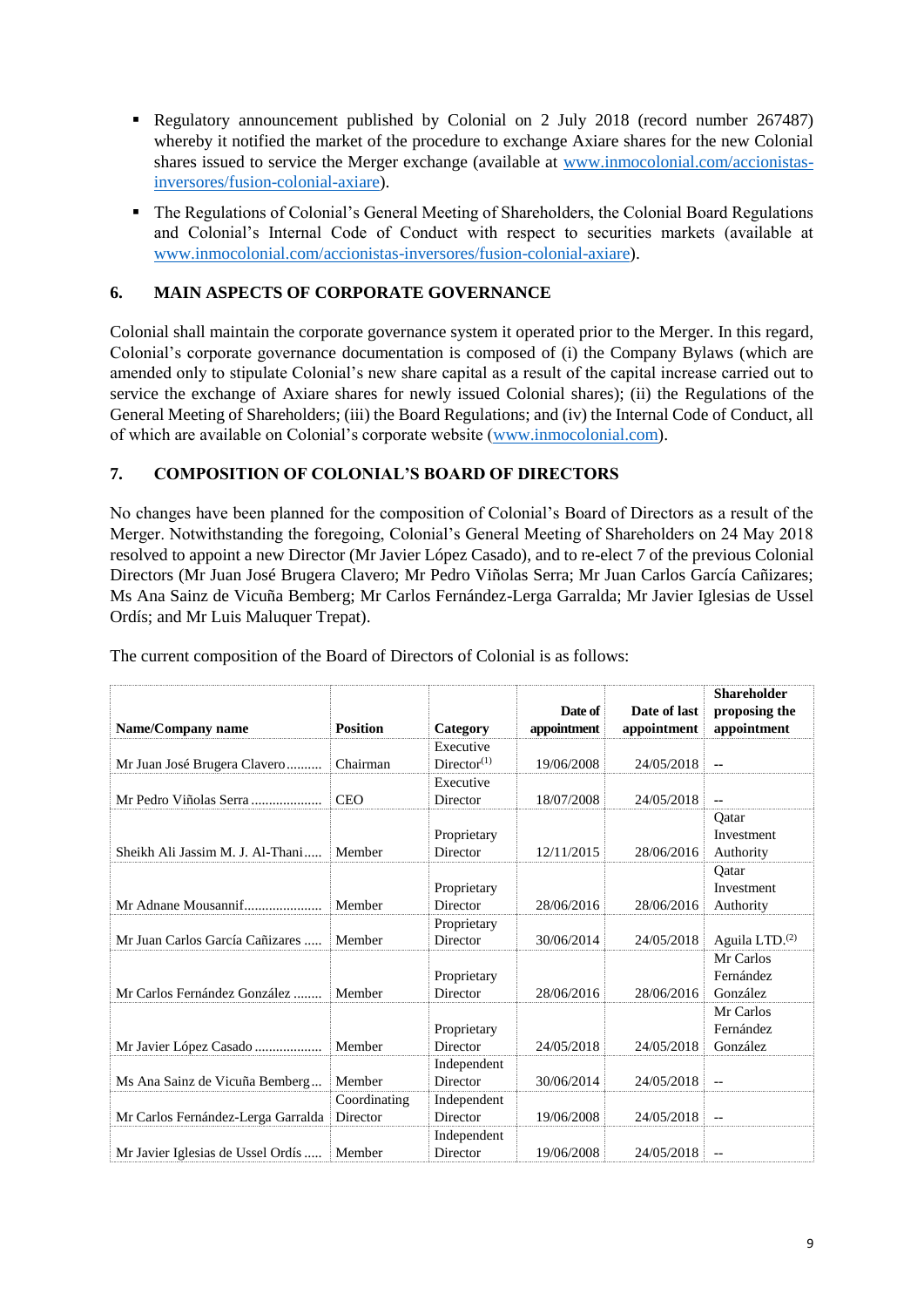| Name/Company name         | <b>Position</b>                | Category                | Date of<br>appointment | Date of last<br>appointment | <b>Shareholder</b><br>proposing the<br>appointment |
|---------------------------|--------------------------------|-------------------------|------------------------|-----------------------------|----------------------------------------------------|
| Mr Luis Maluquer Trepat.  | Member                         | Independent<br>Director | 31/07/2013             | 24/05/2018                  |                                                    |
| Mr Francisco Palá Laguna. | Non-Director<br>Secretary      | $- -$                   | 13/05/2008             | 13/05/2008                  | $- -$                                              |
| Ms Nuria Oferil Coll      | Non-Director<br>Vice-Secretary | $- -$                   | 12/05/2010             | 12/05/2010                  |                                                    |

(1) Mr Juan José Brugera Clavero has been granted some of the powers of the Board of Directors. Notwithstanding the foregoing, the chief executive officer of the company is Mr Pedro Viñolas Serra, who has been granted all powers in accordance with the law.

(2) Through Park, S.A.R.L., wholly owned by SNI International Holdings S.A.R.L., which in turn is controlled by Aguila LTD.

The CVs of all directors of Colonial are available on the corporate website [\(www.inmocolonial.com\)](http://www.inmocolonial.com/).

# <span id="page-11-0"></span>**8. INFORMATION ON SIGNIFICANT STAKES IN COLONIAL'S SHARE CAPITAL AFTER THE MERGER.**

#### <span id="page-11-1"></span>*8.1 Significant shareholders*

 $\overline{\phantom{a}}$ 

The table below shows Colonial's significant shareholders at the date of this Equivalent Document, and the percentage stakes of these shareholders with respect to the total voting rights after the Merger and, consequently, Colonial's share capital increase to service the exchange:

| <b>SIGNIFICANT SHAREHOLDERS</b> | Num. of direct<br>voting rights | Num. of<br>indirect voting<br>rights | % of total<br>voting rights $(7)$ | % of total<br>voting rights<br>after the Merger |
|---------------------------------|---------------------------------|--------------------------------------|-----------------------------------|-------------------------------------------------|
| Mr Carlos Fernández González    |                                 | $80,028,647^{(2)}$                   | 18.384                            | 17.605                                          |
|                                 |                                 | $41,610,141^{(3)}$                   | 9.559                             | 9.153                                           |
|                                 |                                 | 28,800,183 <sup>(4)</sup>            | 6.616                             | 6.335                                           |
|                                 |                                 | $20.011.190^{(5)}$                   | 4.597                             | 4.402                                           |
|                                 |                                 | $14,604,595^{(6)}$                   | 3.355                             | 3.213                                           |
|                                 | $8.135.389^{(1)}$               |                                      | 1.869                             | 1.790                                           |
|                                 | 8.135.389                       | 185,054,756                          | 44.380                            | 42.498                                          |

(1) The number of voting rights reported to the CNMV has been adjusted in the same proportion as in the grouping and cancellation of shares (counter-split) carried out by the Company in July 2016, i.e. 1 new share for every 10 old shares. This stake could increase by 5,137,434 shares if Deutsche Bank, A.G. were to exercise rights arising from financial instruments which grant the entitlement to acquire shares (call options maturing on 31/05/2018; swaps maturing on 04/01/2017; and put options maturing on 31/05/2018).

(2) Mr Carlos Fernández González controls the majority of the share capital and voting rights of Grupo Far-Luca, S.A. de C.V., a company holding 99% of the shares of Grupo Finaccess, S.A.P.I. de C.V., and this company in turn holds 99.99% of the share capital and the voting rights of Finaccess Capital, S.A. de C.V. which controls the direct shareholders Hofinac B.V. (51%) and Finaccess Capital Inversores, S.L. (100%). The direct shareholders are therefore controlled by a company with links to the party liable.

(3) Through QH Netherlands BV, wholly owned by Qatar Holdings LLC, which in turn is wholly owned by Qatar Investment Authority.

(4) Through Park, S.A.R.L., wholly owned by SNI International Holdings S.A.R.L., which in turn is controlled by Aguila LTD.

(5) Through Trudonba XXI, S.L.U., which is wholly owned by Inmo, S.L.

(6) Through several North American funds. This stake could increase by 1,297,269 shares if BlackRock, Inc. were to exercise its rights arising from financial instruments which grant the entitlement to acquire shares (lent securities).

(7) Calculated on the basis of the number of Company shares outstanding at the date of this Equivalent Document.

*Source:* Notifications to the CNMV (CNMV website [\(www.cnmv.es\)](http://www.cnmv.es/) consulted on the date of this Equivalent Document).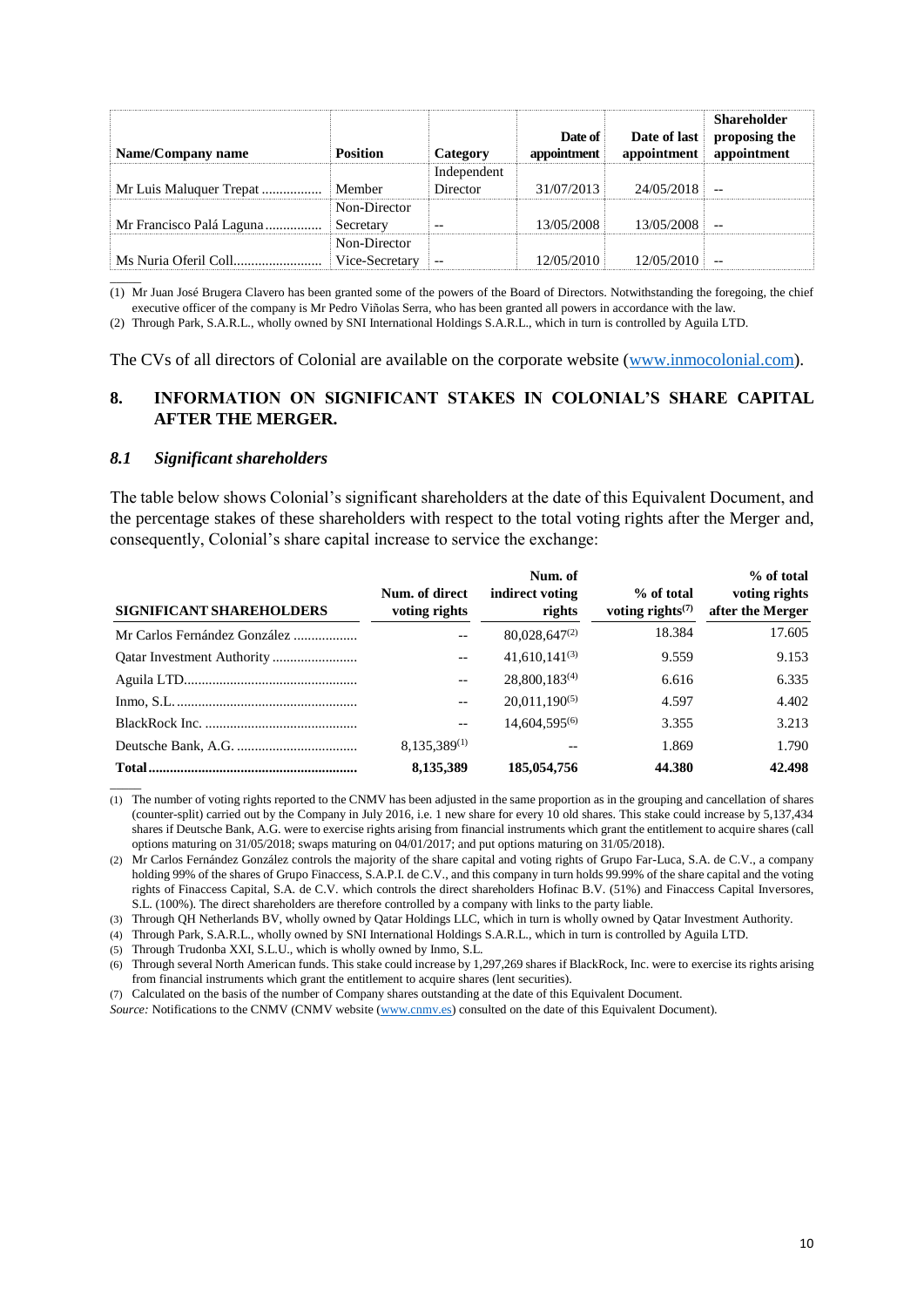#### <span id="page-12-0"></span>*8.2 Board of Directors*

The table below shows the number of shares held by the current Directors individually, directly or indirectly, on the date of this Equivalent Document, and the percentage stakes of these Directors with respect to the total voting rights after the Merger and, consequently, Colonial's share capital increase to service the exchange:

| Name/Company name                  | voting rights   | Num. of direct Num. of indirect<br>voting rights | % of total voting<br>rights $(7)$ | % of total voting<br>rights after the<br><b>Merger</b> |
|------------------------------------|-----------------|--------------------------------------------------|-----------------------------------|--------------------------------------------------------|
|                                    | $202.243^{(1)}$ |                                                  | 0.046                             | 0.044                                                  |
|                                    | $315.985^{(2)}$ | --                                               | 0.073                             | 0.070                                                  |
| Mr Carlos Fernández González       | --              | $80,028,647^{(4)}$                               | 18.384                            | 17.605                                                 |
|                                    |                 | $- -$                                            |                                   |                                                        |
| Sheikh Ali Jassim M.J. Al-Thani    | $- -$           | $- -$                                            |                                   |                                                        |
|                                    |                 | $- -$                                            |                                   |                                                        |
| Mr Juan Carlos García Cañizares    |                 |                                                  |                                   |                                                        |
| Ms Ana Sainz de Vicuña Bemberg     | $1.550^{(3)}$   |                                                  | 0.000                             | 0.000                                                  |
| Mr Carlos Fernández-Lerga Garralda | 1,361           | $670^{(5)}$                                      | 0.000                             | 0.000                                                  |
| Mr Javier Iglesias de Ussel Ordís  | $1.820^{(3)}$   | $- -$                                            | 0.000                             | 0.000                                                  |
|                                    | $20.000^{(3)}$  | $2,500^{(3)(6)}$                                 | 0.005                             | 0.005                                                  |
|                                    | 542,959         | 80,031,817                                       | 18.508                            | 17.725                                                 |

(1) This stake could increase by 146,511 shares, should Colonial deliver to Mr Juan José Brugera Clavero the shares he would be entitled to by virtue of the share delivery plan approved, at the behest of the Appointments and Remuneration Committee, at the General Meeting of 21 January 2014 and extended for another 2-year period at the General Meeting of 29 June 2017, of which he is the beneficiary subject to the conditions therein.

(2) This stake could increase by 380,931 shares, should Colonial deliver to Mr Pedro Viñolas Serra the shares he would be entitled to by virtue of the share delivery plan approved, at the behest of the Appointments and Remuneration Committee, at the General Meeting of 21 January 2014 and extended for another 2-year period at the General Meeting of 29 June 2017, of which he is the beneficiary subject to the conditions therein.

(3) The number of voting rights reported to the CNMV has been adjusted in the same proportion as in the grouping and cancellation of shares (counter-split) carried out by the Company in July 2016, i.e. 1 new share for every 10 old shares.

(4) Mr Carlos Fernández González controls the majority of the share capital and voting rights of Grupo Far-Luca, S.A. de C.V., a company holding 99% of the shares of Grupo Finaccess, S.A.P.I. de C.V., and this company in turn holds 99.99% of the share capital and the voting rights of Finaccess Capital, S.A. de C.V. which controls the direct shareholders Hofinac B.V. (51%) and Finaccess Capital Inversores, S.L. (100%). The direct shareholders are therefore controlled by a company with links to the party liable.

(5) Mr Carlos Fernández-Lerga directly controls the company EUR Consultores, S.L.

(6) Through Ms Marta Maluquer Domingo.

 $\overline{\phantom{a}}$ 

<sup>(7)</sup> Calculated on the basis of the number of Company shares outstanding at the date of this Equivalent Document.

*Source:* Notifications to the CNMV (CNMV website – [www.cnmv.es–](http://www.cnmv.es/) consulted on the date of this Equivalent Document).